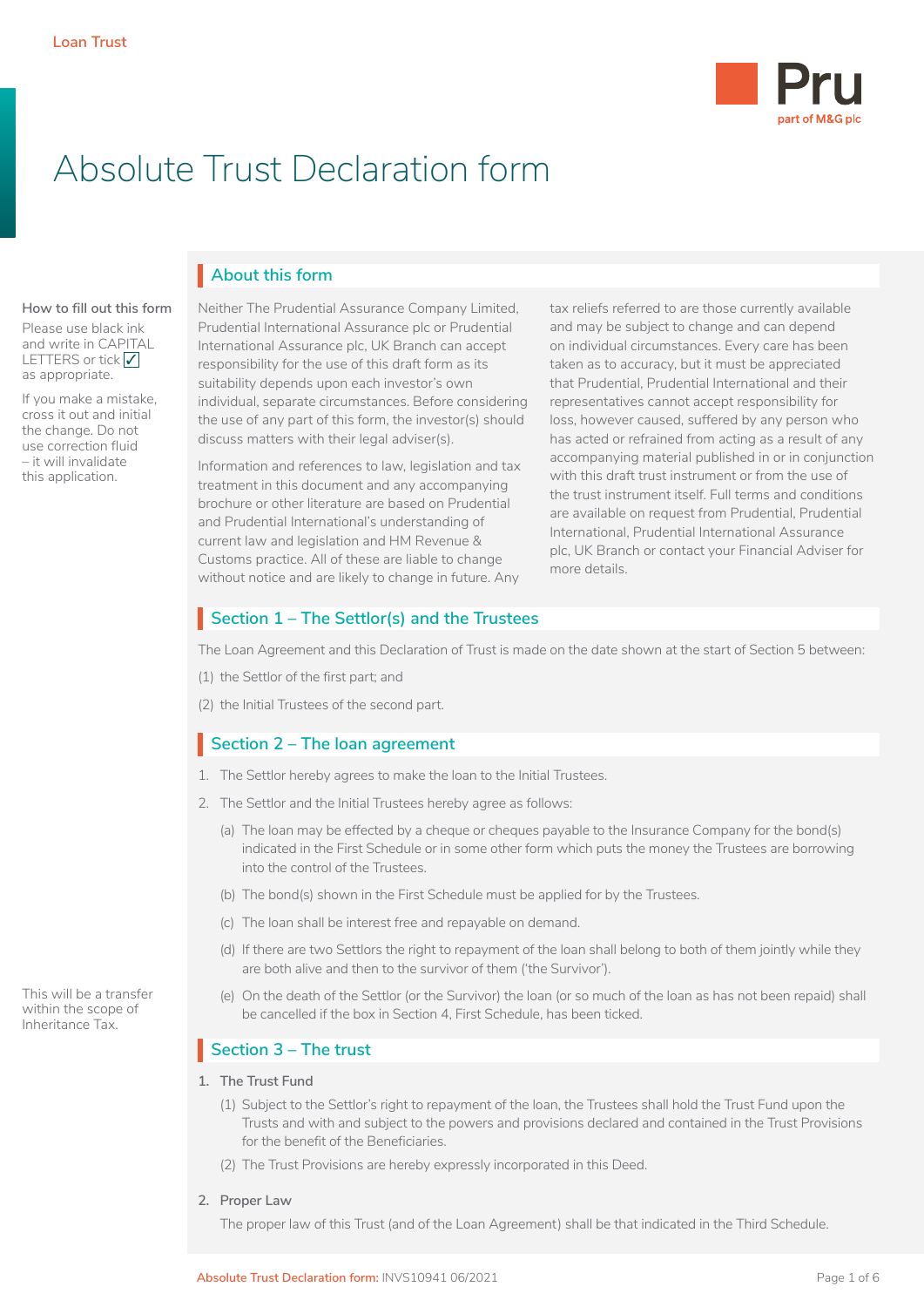# **Section 4 – The schedules**

**The First Schedule: The bond(s) & the loan**

**Company: The Prudential Assurance Co Ltd/Prudential International Assurance plc** (please delete as appropriate)

Type of bond

Please tick box if you wish the loan to be cancelled on the death of the Settlor (or Survivor)

| Date of Trustee application |  |
|-----------------------------|--|
|-----------------------------|--|



Loan amount

£

#### **The Second Schedule: Named Beneficiaries**

*Do not add or include the Settlor(s) and/or Settlor's spouse or civil partner as Named Beneficiaries. Named Beneficiaries (full names or description, address and date of birth). Once selected the Beneficiaries, and their share, cannot be altered*

#### **The Third Schedule: The proper law governing this Trust**

If none of the boxes is ticked the Law of England and Wales will apply:

The Law of England and Wales The Law of Northern Ireland Scots Law

# **Section 5 – How we use your personal information**

To understand how and why we use your personal information (including any sensitive personal information) that we collect from you, who we may share it with and your rights around your personal information you can review a copy of our Data Protection Notice **[pru.co.uk/mydata-dc](http://www.pru.co.uk/mydata-dc)** Alternatively, you can request a copy to be sent to you by writing to The Data Protection Officer, Customer Service Centre, Lancing BN15 8GB.

Please note that we only collect personal information from you that is necessary to provide you with the product or service you have requested. So while we will not use your personal information for all of the purposes set out in the Data Protection Notice, we may need to use it, for example, to contact you further about your request or for legal or regulatory purposes.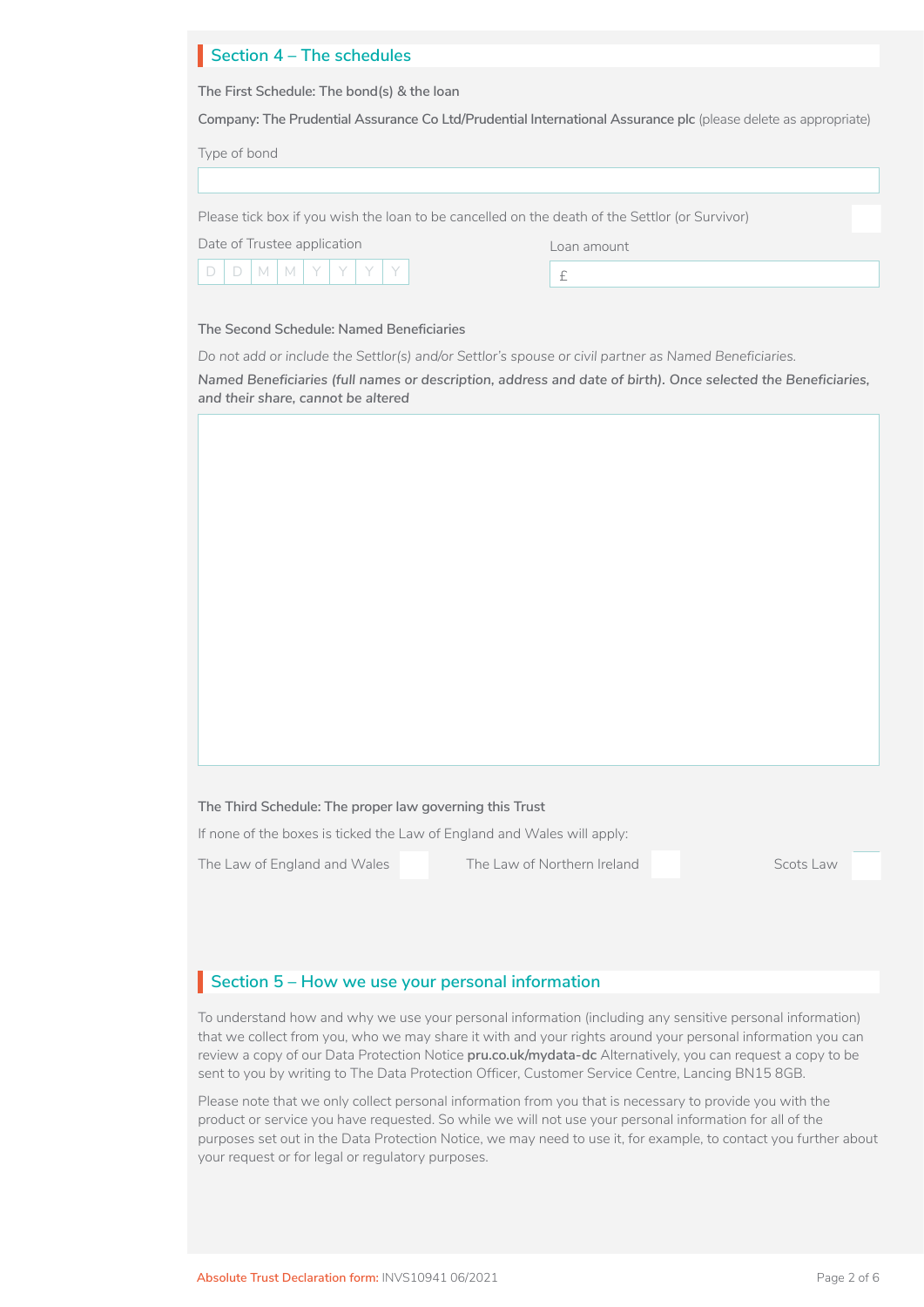# **Section 6 – Signatures & date: to be completed and signed by the Settlor(s), Additional Trustees and Witnesses**

#### **There must be at least one additional Trustee for single settlor trusts.**

*You should ensure that this document is executed in accordance with the legal requirements in the place where it is executed and the law governing the Trust. The trust should be executed on or before the date on which the application form is signed.* 

This date should be the **In Witness Whereof** the parties have executed this document as a Deed on:



**(1) The Settlor** (the person(s) who is creating this Trust)

| All witnessess must be<br>over the age of 18 and<br>independent of the trust<br>– not a Settlor, Additional<br>Trustee or Beneficiary. | (a) Signed as a Deed by the Settlor named below:   | In the presence of the Witness named below: |
|----------------------------------------------------------------------------------------------------------------------------------------|----------------------------------------------------|---------------------------------------------|
|                                                                                                                                        | Signature                                          | Signature                                   |
|                                                                                                                                        |                                                    |                                             |
|                                                                                                                                        | Name                                               | Name                                        |
|                                                                                                                                        |                                                    |                                             |
|                                                                                                                                        | Address                                            | Address                                     |
|                                                                                                                                        |                                                    |                                             |
|                                                                                                                                        | Postcode                                           | Postcode                                    |
|                                                                                                                                        | agua 1/b) bolow blank if there is only one Sottler |                                             |

Leave 1(b) below blank if there is only one Settlor

| (b) Signed as a Deed by the Settlor named below:<br>(if there are two Settlors): | In the presence of the Witness named below: |
|----------------------------------------------------------------------------------|---------------------------------------------|
| Signature                                                                        | Signature                                   |
|                                                                                  |                                             |
| Name                                                                             | Name                                        |
|                                                                                  |                                             |
| Address                                                                          | Address                                     |
|                                                                                  |                                             |
| Postcode                                                                         | Postcode                                    |
|                                                                                  |                                             |

**(2) The Additional Trustee(s)** (the person(s) who will be the Initial Trustee(s) of the Trust with the Settlor)

**(a) Signed as a Deed by the Additional Trustee named below: In the presence of the Witness named below:**

| Signature                                                                                                                | Signature                                                |
|--------------------------------------------------------------------------------------------------------------------------|----------------------------------------------------------|
|                                                                                                                          |                                                          |
| Name                                                                                                                     | Name                                                     |
|                                                                                                                          |                                                          |
| Address                                                                                                                  | Address                                                  |
|                                                                                                                          |                                                          |
| Postcode                                                                                                                 | Postcode                                                 |
| (b) Signed as a Deed by the other Additional Trustee<br>named below: (if there are two Additional Trustees)<br>Signature | In the presence of the Witness named below:<br>Signature |
|                                                                                                                          |                                                          |
| Name                                                                                                                     | Name                                                     |
|                                                                                                                          |                                                          |
| <b>Address</b>                                                                                                           | Address                                                  |
|                                                                                                                          |                                                          |
| Postcode                                                                                                                 | Postcode                                                 |
|                                                                                                                          |                                                          |

date you sign this form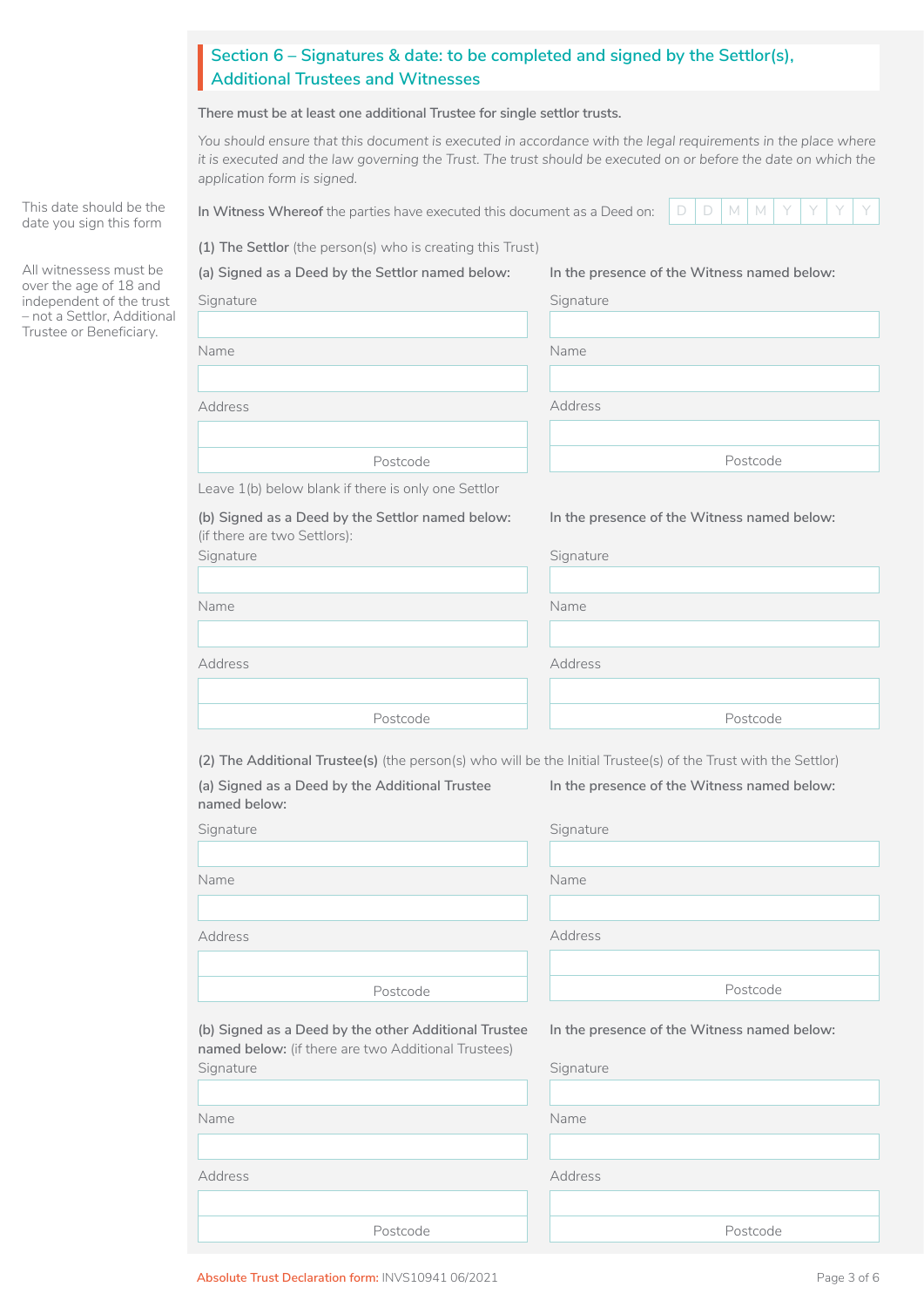## **Absolute Loan Trust Agreement and Provisions**

#### **Part 1: Definitions and interpretation**

**1. Definitions**

'**the Initial Trustees**' means the Settlor and Additional Trustees.

'**the Trust Fund**' means (subject to the Settlors right to repayment of the loan) the bond(s) referred to in the First Schedule to the Declaration of Trust and the property from time to time representing the same (and also includes any other property which may become Trust Property as a result of any loan to the Trustees or any addition by way of gift or any accumulation of income).

'**Civil Partner**' has the same meaning as in section 1 of the Civil Partnership Act 2004.

'**Spouse**' includes a Civil Partner.

'**the Trust Provisions**' means the 'Absolute Loan Trust Provisions' (appended to this Declaration).

'**the loan**' means whatever sum is due to the settlor in accordance with section 4.

'**the Insurance Company**' means the Insurance Company shown in the First Schedule.

#### **2. The Beneficiaries**

'**The Beneficiaries**' means:

The person or persons named in the Second Schedule.

## **Part 2: Trust Provisions**

#### **1. Beneficial Trust**

- 1.1 The Trust Fund shall be held on trust for the Beneficiaries absolutely.
- 1.2 If there is more than one Beneficiary, the Trust Fund shall be held on trust for the Beneficiaries;
	- (a) in the percentage shares specified in the Second Schedule absolutely, or
	- (b) if no such shares are specified in equal shares absolutely.
- 1.3Whilst any Beneficiary entitled to income under the Trust is a minor;
	- (a) the Trustees may pay or apply the whole or any part of the income of such Beneficiary's share of the Trust Fund towards the maintenance, education or benefit of that Beneficiary as the Trustees in their absolute discretion think fit, and
	- (b) the balance (if any) of such income shall be invested and retained (together with any resulting income) for the sole benefit of such beneficiary and the statutory provisions for accumulation and maintenance shall not apply.

## **2. Appointment, retirement and dismissal of Trustees**

- (1) The power of appointing Trustees shall be exercisable by:
	- (a) the Settlor while living and of full mental capacity (and if there are two Settlors this shall mean both Settlors jointly while they are both alive, and then the Survivor).
	- (b) the Trustees (after the death of the Settlor or the Survivor).
- (2) Any appointment of new Trustees or retirement of existing Trustee shall be by Deed.
- (3) Part II of the Trusts of Land and Appointment of Trustees Act 1996 shall not apply to this Settlement.
- (4) The Settlor, while living and of full mental capacity, may dismiss by Deed any Trustee provided there remains at least one Trustee who is not the Settlor or the Settlor's spouse.
- (5) (a) Where the Settlor is alive and of full mental capacity, any Trustee may retire, provided there remains at least one Trustee who is not the Settlor or the Settlor's spouse.
	- (b) Where the Settlor has died or is not of full mental capacity and provided there is not a single Trustee, any Trustee may retire.

#### **3. Settlor exclusion clause**

- (1) Notwithstanding anything else in this Settlement (but subject to (2) below) the Trust Fund shall be possessed and enjoyed to the entire exclusion of the Settlor and of any benefit to him by contract or otherwise and no provision of this Settlement and no discretion or power shall operate so as to allow any of the capital or income of the Trust Fund to become payable to or applicable for the benefit of the Settlor in any circumstances whatsoever.
- (2) Nothing in this clause shall apply or operate so as to prohibit repayment of any loan from the Settlor to the Trustees.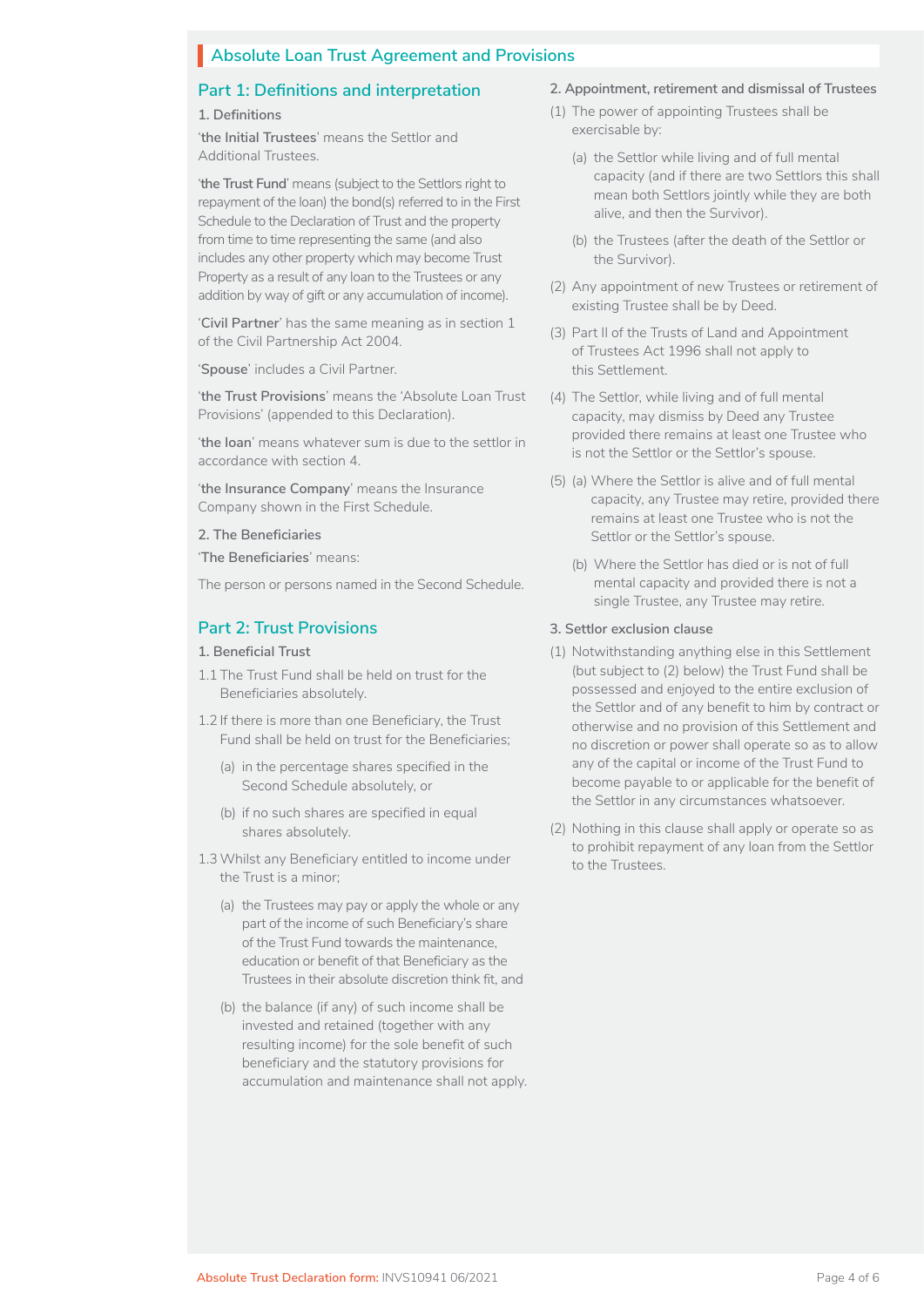## **Absolute Loan Trust Agreement and Provisions – continued**

### **Administrative Provisions**

- (1) The Trustees may administer the Trust Fund for the benefit of the Beneficiaries in whatever manner they may determine and to that end shall have the widest possible powers (which they may exercise or omit to exercise from time to time at their absolute discretion) of managing and dealing with the Trust Fund and of carrying out any transaction in connection therewith in all respects as if the Trustees were the absolute beneficial owners thereof.
- (2) Without prejudice to the generality of paragraph 1, the Trustees shall have the power:
	- (i) to invest any money requiring investment in any property of whatever nature (including any policies of assurance or capital redemption contracts) and wherever situated whether producing income or not and upon such security (if any) as the Trustees shall in their absolute discretion think fit.
	- (ii) to borrow money on such terms as to interest repayment and otherwise as they may think fit and whether upon the security of the whole or any parts of the Trust Fund or upon personal security only.
	- (iii) to delegate any power or powers in making, managing, realising or otherwise dealing with any property included in the Trust Fund to any person or persons (but excluding the Settlor or the Settlor's spouse) upon such terms as to remuneration or otherwise as the Trustees may think fit and no Trustee shall be responsible for the default of any such agent if the Trustees in question employed or incurred expense in employing him in good faith.
- (iv) to pay or transfer any capital or income to be paid to or applied for the benefit of a Beneficiary who is under a legal disability to any parent or guardian of that Beneficiary or to such person on behalf of such Beneficiary as the Trustees shall think fit and the receipt of such person shall be a complete discharge to the Trustees who shall be under no obligation to see to the proper application thereof.
- (3) The Trustees shall have the power by Deed or Deeds revocable during the Trust Period or irrevocable wholly or partly to release or restrict the future exercise of any power hereby conferred on them as if the same were not conferred on them in a fiduciary capacity and so as to bind their successors.
- (4) The Trustees shall have power to deal with any policy of assurance or insurance as if they were the absolute owners of it and in particular may surrender, convert or exchange the same in whole or in part and exercise any power of election or option under a policy and borrow on its security and the receipt by the Trustees for any money payable under the said policy shall be a full and sufficient discharge.
- (5) Trustees Remuneration

A Trustee (other than the Settlor or Settlor's spouse) carrying on a business which consists of or includes the management of Trusts or advising Trustees may charge for work done by him or his firm in connection with the trust.

(6) Liability of Trustees

A Trustee shall not be liable for a loss to the Trust Fund unless that loss was caused by his own fraud or negligence.